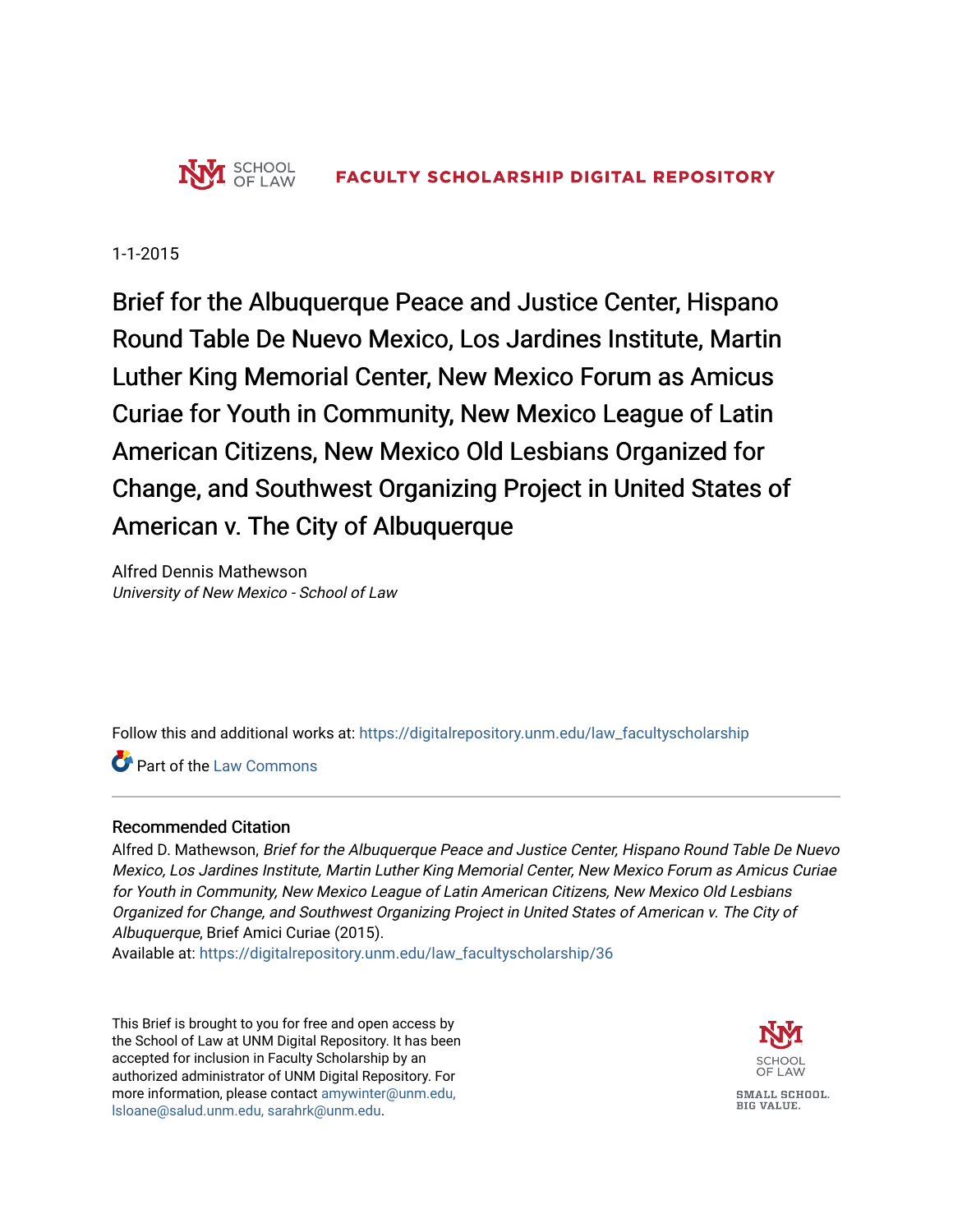### **IN THE UNITED STATES DISTRICT COURT FOR THE DISTRICT OF NEW MEXICO**

#### UNITED STATES OF AMERICA

Plaintiff,

v. Civ. No. 1:14-cv-1025 RB-SMV

#### THE CITY OF ALBUQUERQUE,

Defendant.

## **BRIEF OF** *AMICI CURIAE* **THE ALBUQUERQUE PEACE AND JUSTICE CENTER, HISPANO ROUND TABLE DE NUEVO MEXICO, LOS JARDINES INSTITUTE, MARTIN LUTHER KING MEMORIAL CENTER, NEW MEXICO FORUM FOR YOUTH IN COMMUNITY, NEW MEXICO LEAGUE OF LATIN AMERICAN CITIZENS, NEW MEXICO OLD LESBIANS ORGANIZED FOR CHANGE, AND SOUTHWEST ORGANIZING PROJECT NEITHER URGING APPROVAL OR DISAPPROVAL OF SETTLEMENT AGREEMENT BUT URGING MODIFICATIONS**

#### **STATEMENT OF INTEREST OF AMICI**

The Amicus Curiae are community organizations engaged in social justice work in the Albuquerque area and have been involved in the criminal justice system. Several of the organizations were actively involved in petitioning the United States Department of Justice ("DOJ") to investigate the Albuquerque Police Department ("APD"). The Amici file this brief pursuant to the Courts Joint Proposed Order Inviting the Submission of Briefs by Amicus Curiae [Doc. 35] and to assure that all voices in the community are heard when the Court considers the Settlement Agreement between the United States Department of Justice ("DOJ") and the City of Albuquerque (the "City"). The Amici do not urge the Court to approve or disapprove the Settlement Agreement. However, Amici point out inadequacies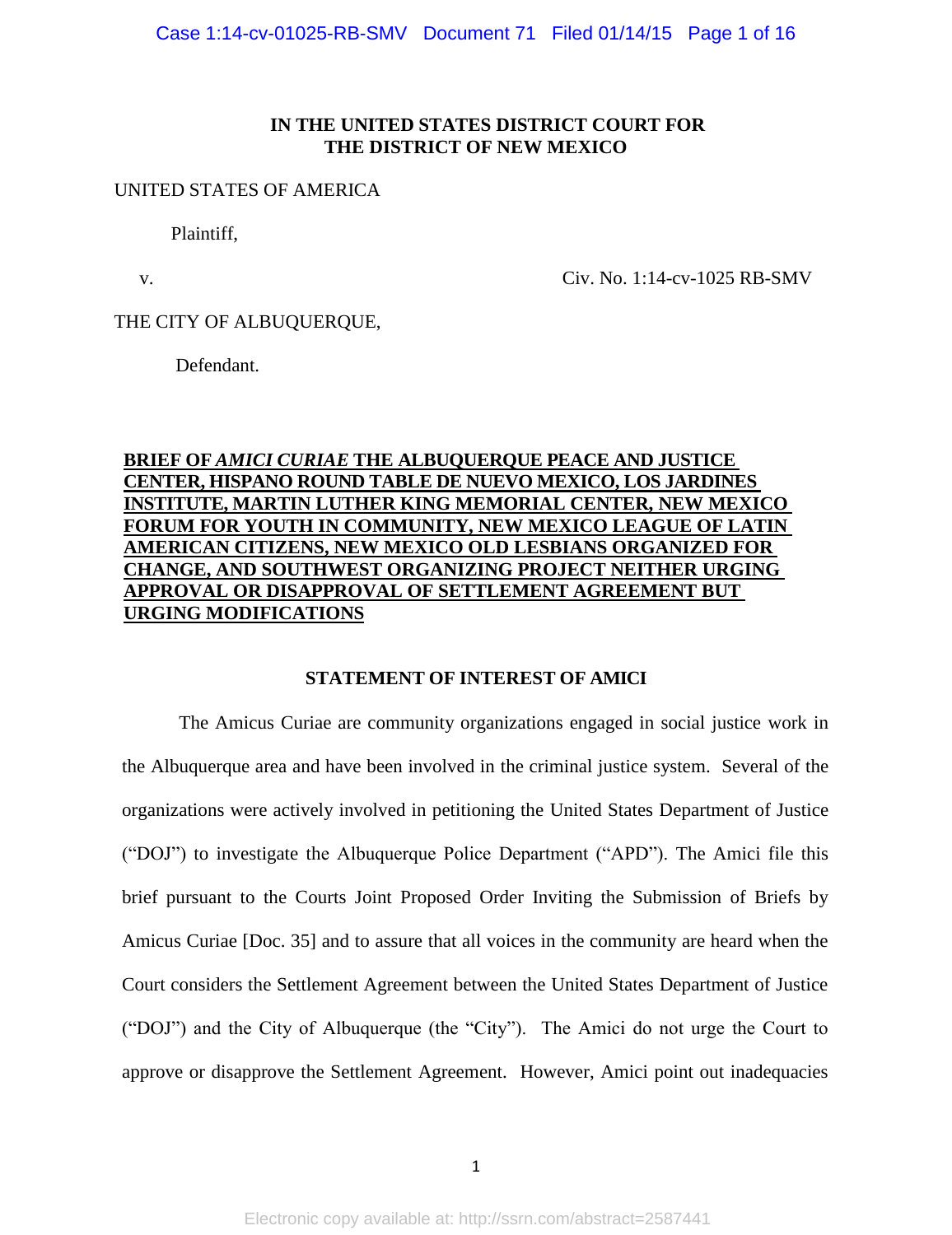#### Case 1:14-cv-01025-RB-SMV Document 71 Filed 01/14/15 Page 2 of 16

in at least three key areas, and urge the Court to modify the Settlement Agreement, if approved, accordingly.

The Amici consist of the following organizations:

1. The Martin Luther King Memorial Center ("MLKMC") is a community

organization in the forefront of organizing for police accountability and oversight in Albuquerque. It organized the Martin Luther King Memorial Center Task Force and its successor the Albuquerque Coalition for Police Reform to call for action from the City of Albuquerque.

2. New Mexico League of United Latin American Citizens (LULAC) was

founded in 1929, LULAC is one of the nation's oldest and largest civil rights organizations. LULAC was created in response to the rampant discrimination and denial of basic civil rights, prevalent in the Latino community.

3. SouthWest Organizing Project (SWOP) was founded in 1980 by young activists to empower our communities in the Southwest to realize racial and gender equality and social and economic justice. As a frontline, multi-issue membership organization with an explicitly anti-racist and values based agenda, SWOP is an intergenerational model and track-record working with low-income communities of color facilitate the organization's ability to reach constituencies that historically have been left out of the equation.

4. The Hispano Round Table of New Mexico (HRTNM) is a coalition of over 50 Hispano organizations and over 50,000 members statewide with thousands of Hispano/Latino youth involved in its ENLACE Programs and LULAC Young Adult programs.

5. New Mexico OLOC (Old Lesbians Organizing for Change) is a chapter of a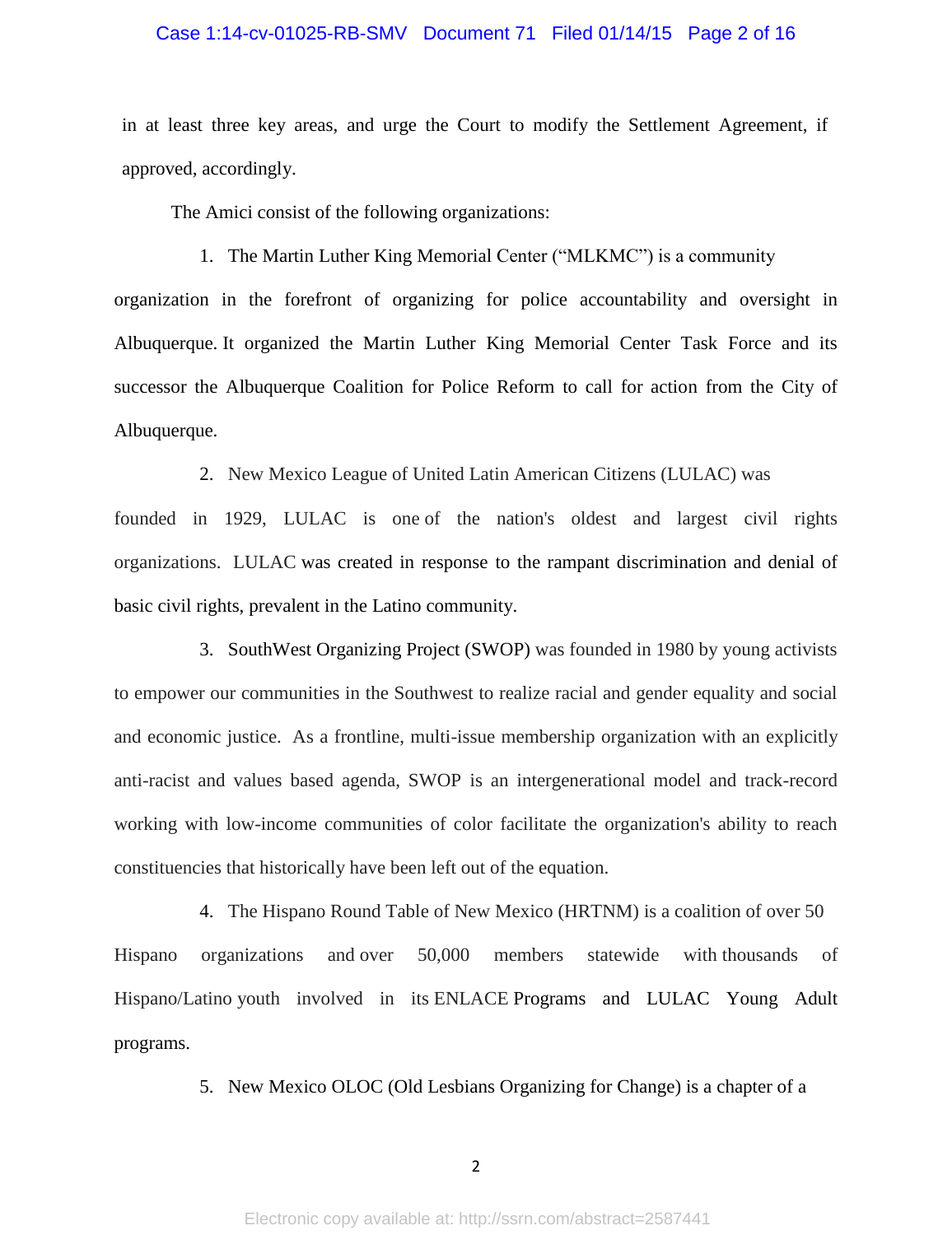### Case 1:14-cv-01025-RB-SMV Document 71 Filed 01/14/15 Page 3 of 16

national network of Lesbians over age 60 working to confront injustice.

6. The Albuquerque Center for Peace and Justice is a 30 year-old organization comprised of dozens of grassroots groups working on social justice issues in our community.

7. Los Jardines Institute (The Gardens Institute) is a grassroots community organization that works on issues of racial justice.

8. The New Mexico Forum for Youth in Community promotes equal access and meaningful engagement for all youth to thrive through positive youth development, civic participation, community capacity and network building, mobilization, and policy transformation.

The Amici acknowledge the difficult and dangerous job the police perform and commend them for stepping up for their community and accepting the risks. The Amici seek to participate in this matter in order to build trust and establish a productive and positive relationship between the community and APD. The Amici believe that the issues of race and youth need to be part of the consent decree process between DOJ and APD and that the community needs an active seat at the table for the Settlement Agreement and police reforms to work properly.

#### **ARGUMENT**

# **I. THE COURT SHOULD USE THE FAIRNESS HEARING TO EDUCATE THE COMMUNITY ON THE AUTHORITY GRANTED TO THE DOJ UNDER 42 USC §14141 AND ITS LIMITS**

The Department of Justice ("DOJ") commenced an investigation of the Albuquerque Police Department ("APD") pursuant to the Violent Crime Control and Law Enforcement Act of 1994, 42 U.S.C. § 14141 (1994) ("Section 14141"). The statute authorizes the DOJ to seek injunctive and other equitable relief against law enforcement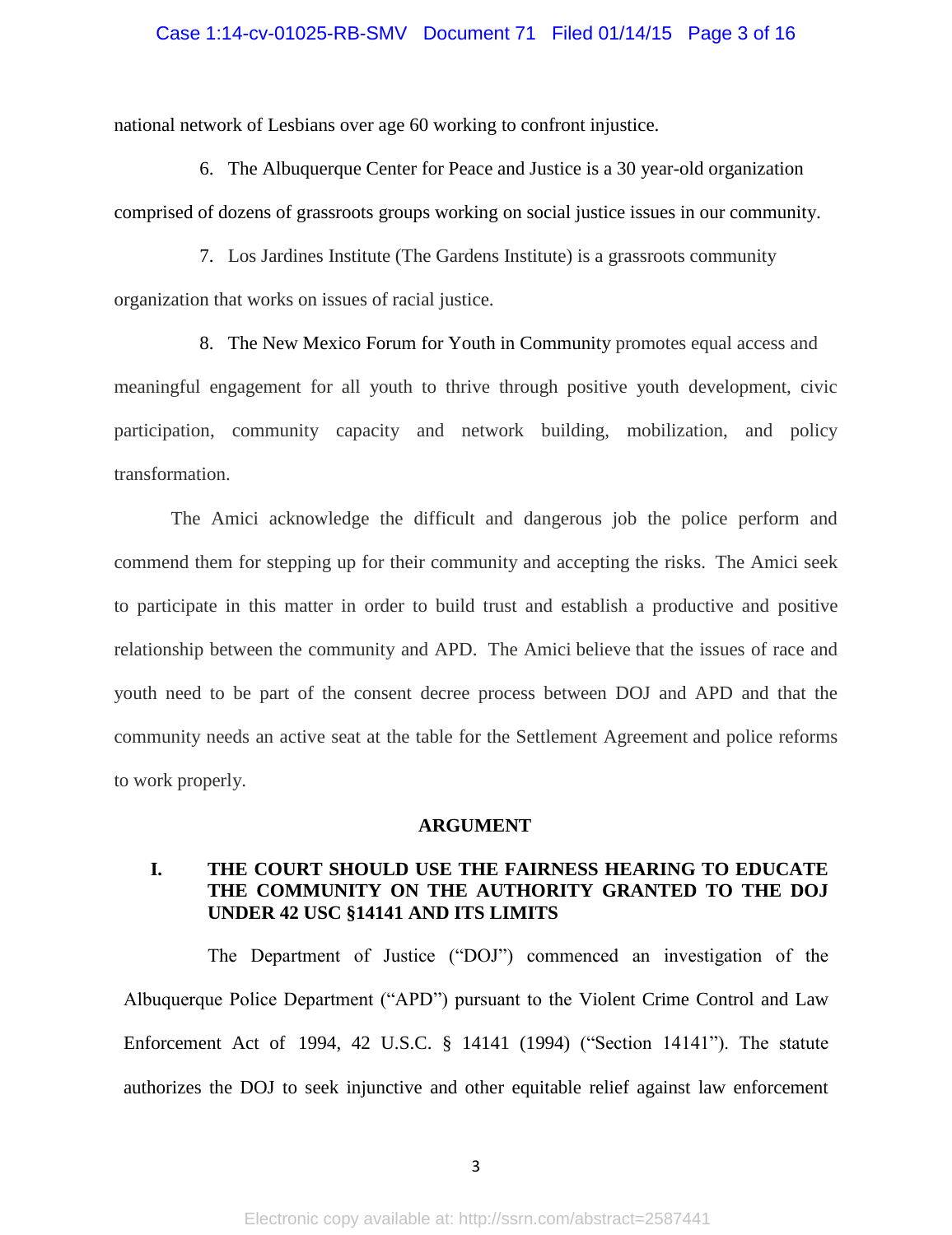### Case 1:14-cv-01025-RB-SMV Document 71 Filed 01/14/15 Page 4 of 16

agencies to prevent a pattern and practice of unconstitutional policing. Several community organizations, including some of the Amici, petitioned the DOJ over a two-year period to investigate a series of fatal shootings by APD officers. Those organizations were joined by the parents and families of several of the victims. They asked the DOJ to investigate the shootings because they believed that APD lacked accountability and oversight. The organizations asked the DOJ to investigate APD and to correct its deficiencies because they believed APD was not capable of fixing itself. They appealed to the federal government to step in and stop what the organizations had perceived as the rampant trampling of constitutional rights and criminal acts—often with fatal consequences. They appealed to the DOJ without asking it to proceed under any specific statute.

The above-reference community organizations were pleased when the DOJ completed its investigation and issued a Findings Letter, dated April 21, 2014, in which it stated it had **"**reasonable cause to believe that APD engages in a pattern or practice of use of excessive force, including deadly force, in violation of the Fourth Amendment and Section 14141." Findings Letter at 1. The DOJ also found that "[a] significant amount of the force we reviewed was used against persons with mental illness and in crisis." Further, the Findings Letter detailed several specific incidents in which the DOJ found officers had violated the constitutional rights of the deceased citizens. The community organizations were encouraged by this action, but after the release of the Settlement Agreement, activists, surviving families and organizations have directed that frustration toward the DOJ and have strongly criticized the DOJ and the Settlement Agreement. There was a prevailing sentiment that the DOJ would represent community interests in the negotiations, but that sentiment has now changed.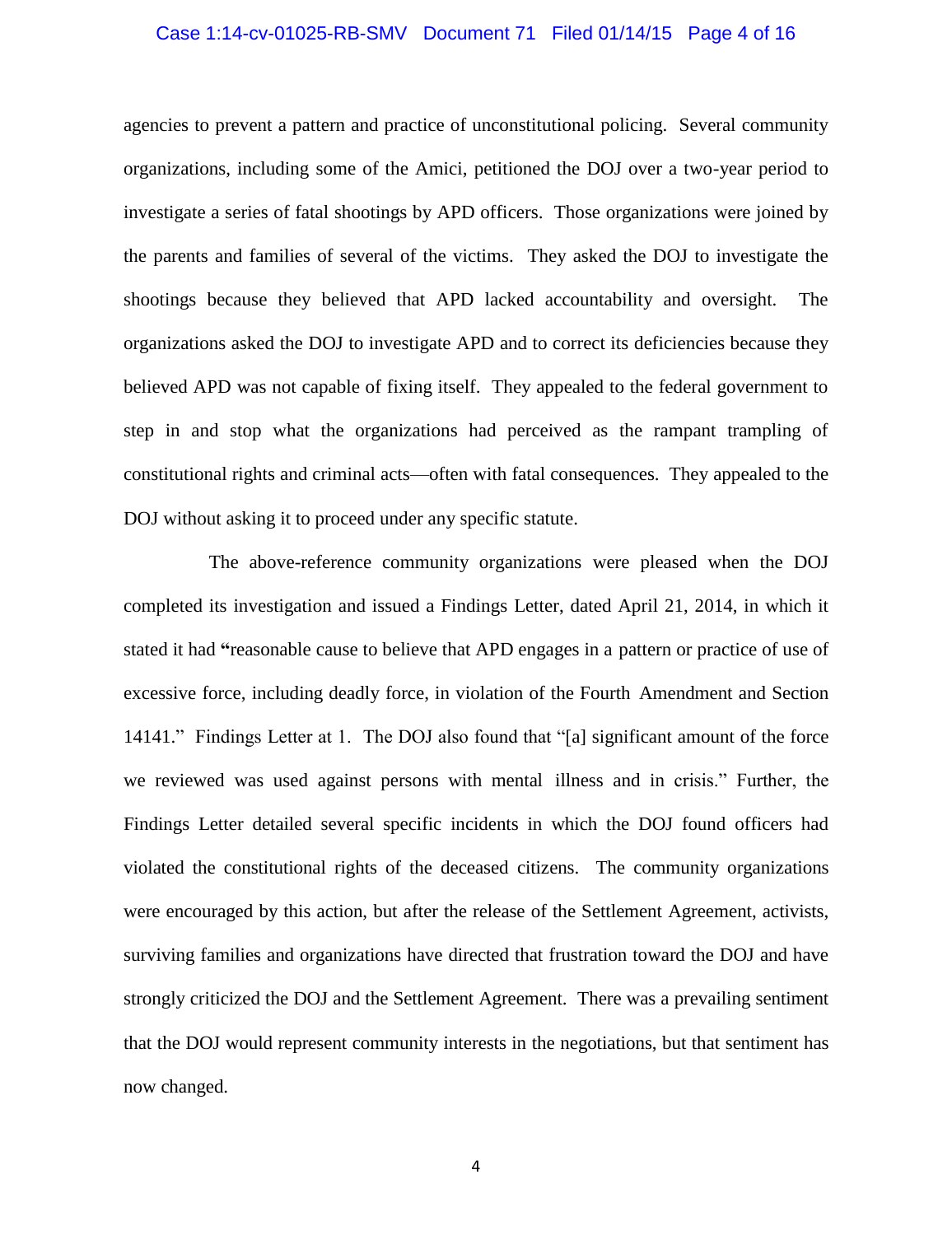### Case 1:14-cv-01025-RB-SMV Document 71 Filed 01/14/15 Page 5 of 16

The Amici have heard many community members voice their profound disappointment with Settlement Agreement. First, they were baffled that the DOJ did not seek sanctions against APD or discipline of the officers identified in the Settlement Agreement in light of the findings of wrongful conduct by APD. The failure to obtain punitive measures has been a source of great frustration to surviving families and advocating organizations who saw the DOJ as a means to finally procure justice. Second, they hoped DOJ would seek the appointment of a Monitor to oversee APD rather than merely monitor compliance with the Settlement Agreement. Third, they have been particularly baffled by the failure of the Settlement Agreement to accept the findings of a pattern and practice of constitutional violations and its acceptance of the City's refusal to acknowledge that it engaged in such wrongful practices. Finally, they have questioned the transparency of the negotiations.

However, the frustrations really begin with the statutory limits of Section 14141 which authorizes injunctive and equitable relief to end the violation of constitutional rights under current policies and prevent future violations. It provides very little authority, if any, to sanction past conduct. The DOJ was simply unable under the authority of Section 14141 to provide the desired relief. Section 14141 does not prohibit prosecution under federal civil rights laws. For instance, there are other statutes that enable other units within the DOJ to determine whether prosecution should be pursued.

There is wide spread agreement on the necessity of a Monitor. Many in the community had hoped that a monitor would have broad powers and the authority to substitute its discretion for local elected and appointed officials in charge of APD. The Court's authority to appoint a Monitor with such power, however, is limited. It could only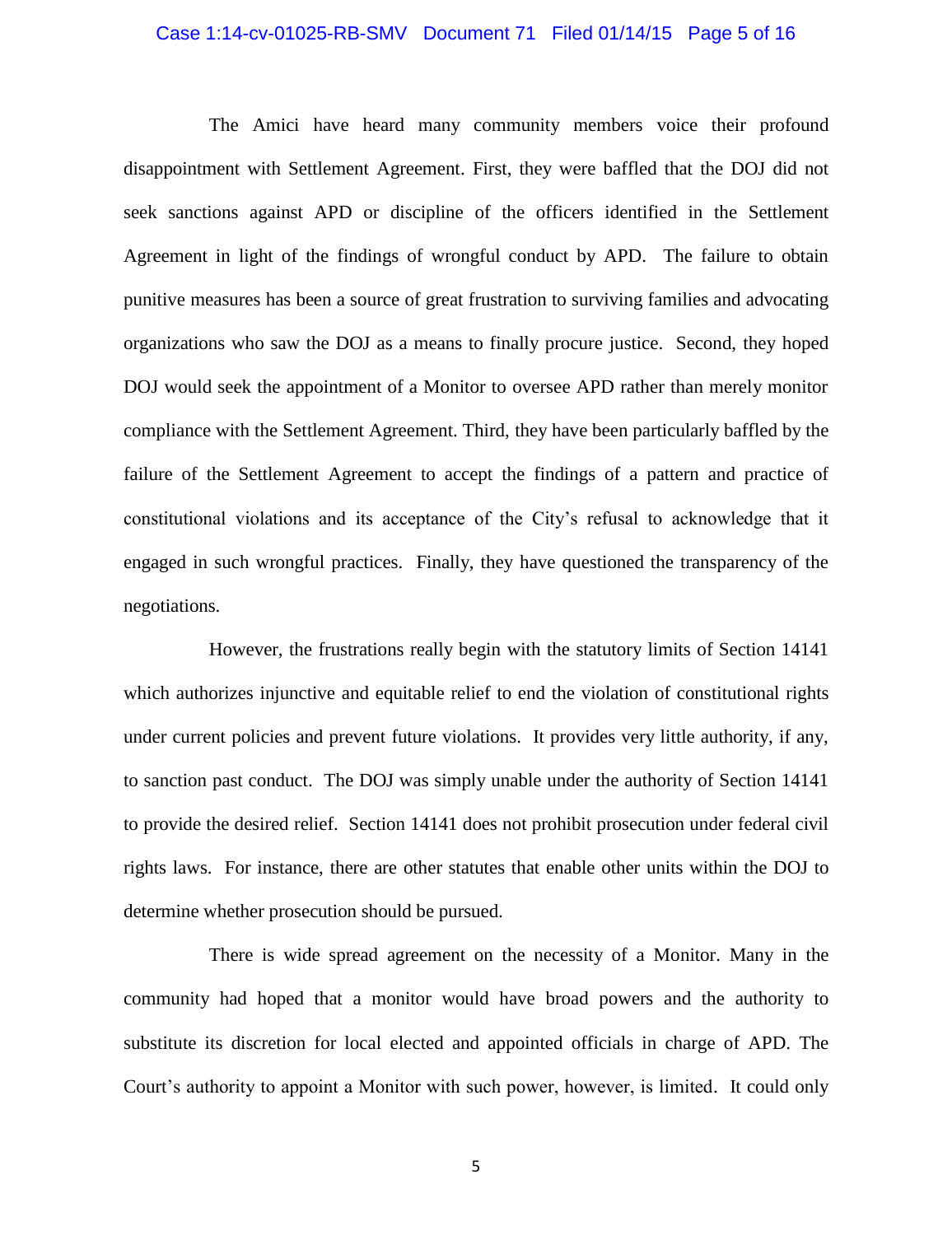#### Case 1:14-cv-01025-RB-SMV Document 71 Filed 01/14/15 Page 6 of 16

have done so if there was substantial evidence that the City or APD was unlikely to comply with the injunctive relief or other extremely compelling circumstances. *Bell v. Wolfish*, 441 U.S. 520, 548 (1979); *Vermont Yankee Nuclear Power Co. v. Natural Resources*, 435 U.S. 519, 543-45 (1978). As to the City's refusal to admit wrongdoing, and the DOJ's willingness to enter into a Settlement Agreement without such an admission, it is possible to have a truth and reconciliation process under Section 14141, but the statute does not contemplate such a process.

Notwithstanding the perceived lack of transparency of the negotiations, the Settlement Agreement before the Court is the agreement the DOJ said it would seek in the Findings Letter. The Remedies section of the Findings Letter outlines the proposed settlement agreement. Moreover, the City and DOJ issued a Joint Statement of Principles on July 24, 2014, again setting forth the intent of the DOJ and City to reach a proposed settlement agreement on the terms provided in the Settlement Agreement before the Court. Community critics may have been less critical of the process if there had been transparency and some mechanism in which they could have raised objections directly in the context of the negotiations.

The concerns about transparency are another shortcoming of Section 14141. The statute simply does not provide a formal process or framework for community engagement or input into negotiations and the shaping of consent decrees. Although the DOJ held numerous community meetings and received over a thousand emails concerning APD and the proposed consent decree, and the City has held public forums, Section 14141 does not require that either DOJ or the City respond to those providing comments as to the disposition of those comments. The Amici believe that the level of distrust on the part of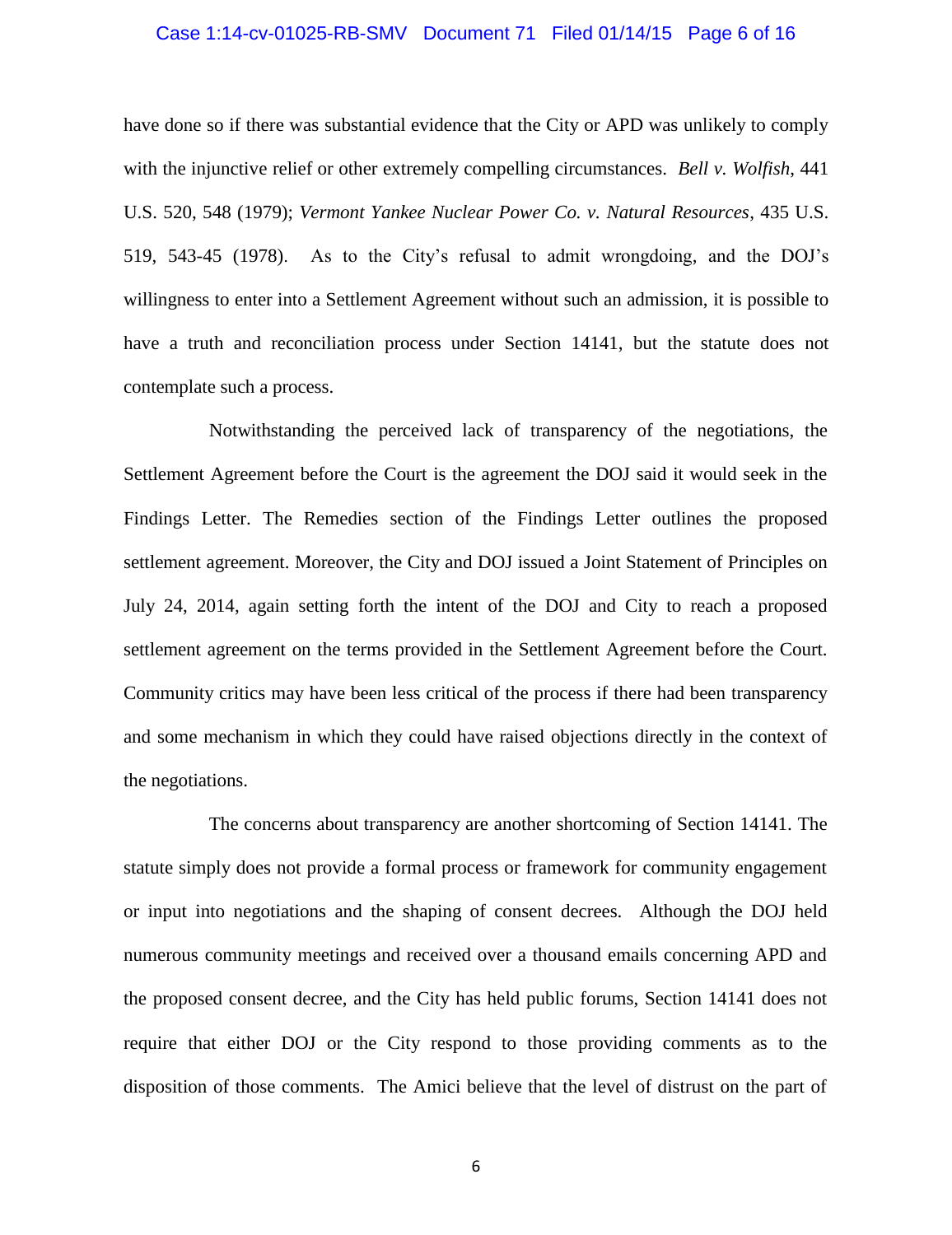### Case 1:14-cv-01025-RB-SMV Document 71 Filed 01/14/15 Page 7 of 16

various community groups and activists could be abated if the statute prescribed a formal community participation process like that for proposed consent decrees in antitrust cases under 5 U.S.C. §16 (this statute provides a sixty day public comment period after the filing of a proposed consent decree and requires the DOJ to develop a process for reviewing and responding to those comments).

The Amici express their gratitude to the Court for holding a fairness hearing, although the Amici regret that community voices will not be heard by the Court unless they belong to limited to organizations fortunate enough to find lawyers willing to represent them. The Amici urge the Court to open up the fairness hearing to other members of the public wishing to voice their concerns. The Amici further urge the Court, in rendering its decision, to explain to community organizations how their concerns were taken into in reaching its decision to approve or disapprove the Settlement Agreement.

### **II. THE SETTLEMENT AGREEMENT HAS POSITIVE POINTS.**

Notwithstanding the limitations of Section 14141, the Settlement Agreement contains many positive points. It requires the use of on-body recordings, requires all officers to receive crisis intervention training, requires the establishment of crisis intervention teams, dismantles the Repeat Offender Unit, requires the appointment of a federal monitor, provides for the adoption of best practices, embraces a culture of community policing, and acknowledges the importance of community engagement. The overarching theme of the Settlement Agreement is the insistence that APD adopt effective polices, provide adequate training, and subject itself to sufficient oversight in order to stop and prevent the violation of constitutional rights.

The Amici view the positive points as a starting point, but because the Settlement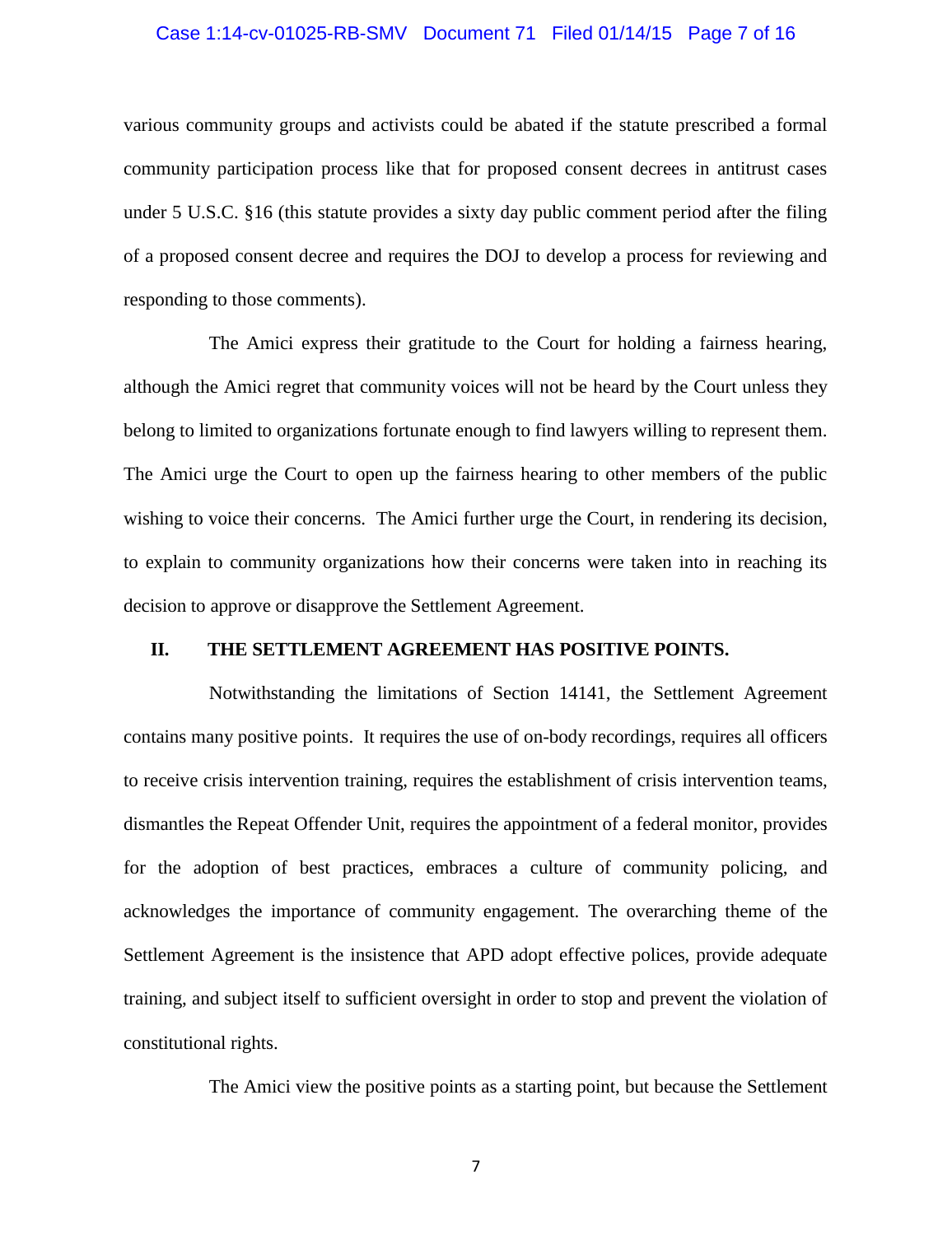#### Case 1:14-cv-01025-RB-SMV Document 71 Filed 01/14/15 Page 8 of 16

Agreement falls short in some key areas, the Amici do not urge this Court to approve the Settlement Agreement as it stands. On the other hand, because the Settlement Agreement provides a framework for change, the Amici also do not urge this Court to reject the Settlement Agreement. Given the needs of the community, the Amici wish to call to the attention to the Court three areas in which the Settlement Agreement falls short. These are not the only areas in which the Settlement Agreement is inadequate. The Amici believe that other amici have filed amicus briefs raising additional areas of inadequacy such as the provisions on practices involving the mentally ill and community oversight provisions.

### **III. THE SETTLEMENT AGREEMENT DOES NOT ADEQUATELY COVER ISSUES OF RACE AND BIASED POLICING**

The patterns and practice of unconstitutional policing targeted by Section 14141 is not limited to Fourth Amendment violations as prescribed by the Settlement Agreement. The parties acknowledge in the Joint Motion Requesting Approval and Entry of the Settlement Agreement as an Order [Doc. 9] that Section 14141 "contains no limitation on the nature of the constitutional or federal rights that it protects." A pattern and practice of violating the Fourteenth Amendment also falls within the scope of Section 14141. However, the Findings Letter, and consequently its proposed remedies, were silent on the issue of race and discriminatory policing. The Findings Letter indicates that the focus of its investigation was the excessive use of force in violation of the Fourth Amendment. Accordingly, the DOJ did not investigate disparities in the use of force based on race or other policing practices, traffic stops, arrests or stop and frisk practices and the Settlement Agreement does not contain a prohibition of biased policing.

The Amici acknowledge that the Settlement Agreement does contain provisions relating to race. Paragraph 215(k) provides for the collection of data in the Early Intervention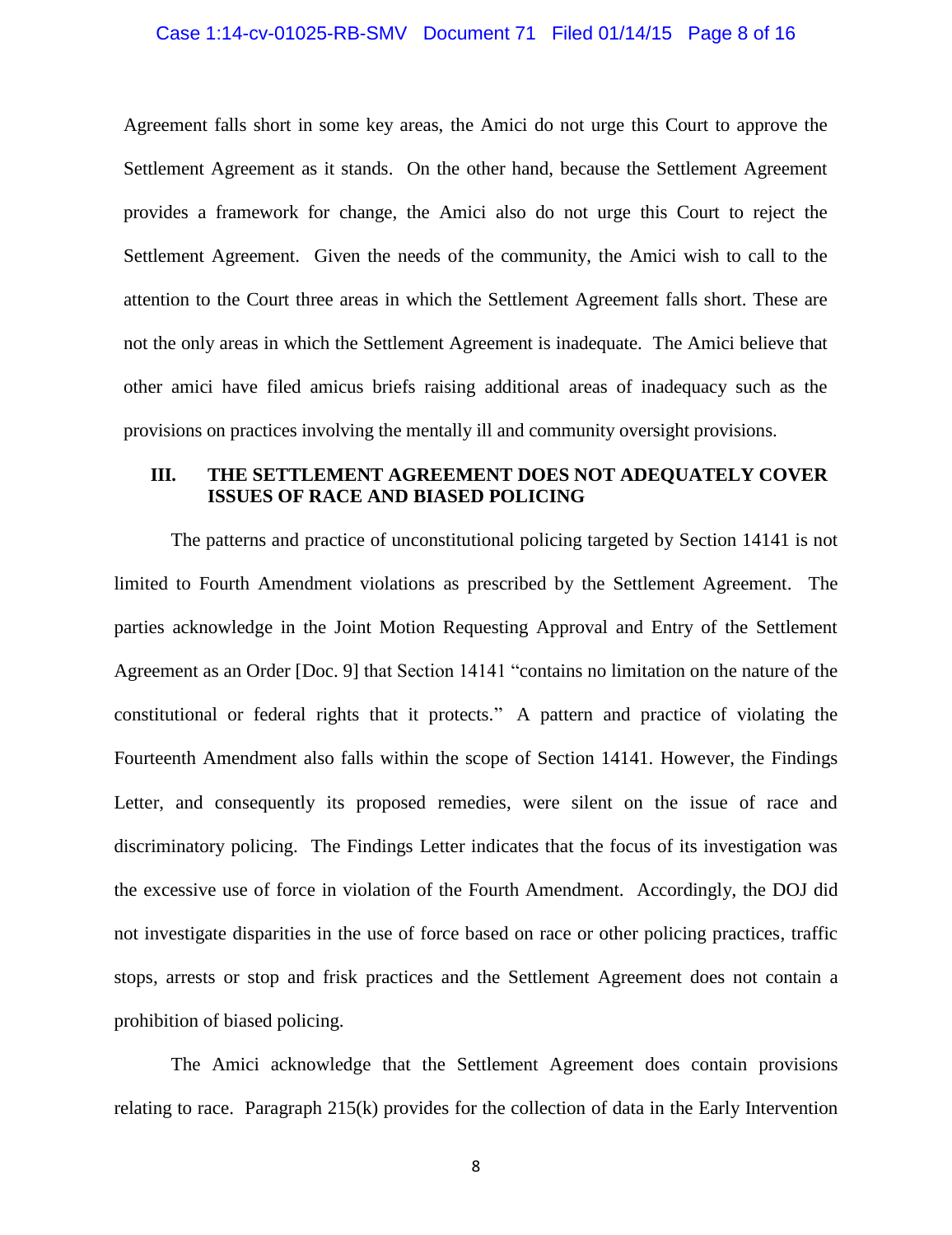### Case 1:14-cv-01025-RB-SMV Document 71 Filed 01/14/15 Page 9 of 16

System regarding the "demographic category for each civilian involved in a use of force or search and seizure incident sufficient to assess bias." Demographic category is defined in Paragraph 12(q) as "race, ethnicity, age, sex, gender expression or gender identity, sexual orientation, and limited English proficiency, if known." The provision does not require the collection of demographic data on the officers involved. Moreover, the Settlement Agreement does not prescribe the consequences of a determination of bias. The definition also does not include other critical demographic categories such as socio-economic status and homelessness.

In addition, Paragraph 291 of the Settlement Agreement provides that the Civilian Police Oversight Agency shall "implement a program of community outreach aimed at soliciting community input from broad segments of the community in terms of geography, race, ethnicity and socio-economic status." Paragraph 292 requires the agency to submit semiannual reports that include the "demographic category of complainants" but, again, not the demographic category of the officers. Similarly, Paragraphs 129 and 137 require collection of data regarding age, race, ethnicity, gender, and crisis intervention incidents for the mentally ill.

The community organizations and activists who brought public pressure on the DOJ to investigate not only sought an investigation of excessive use of force and its use against the mentally ill, but they also raised questions about race. In 2012, Jewel Hall, President of the MLKMC, sent a letter to Senator Jeff Bingaman seeking assistance in requesting the DOJ to investigate APD. The letter included concerns about "Civil Rights violations of racial, ethnic, national origin, disabled and limited English speakers discrimination and harassment by APD". At meetings between the DOJ and community organizations, community members raised concerns about racial discrimination as it pertains to the use of force, racial profiling practices involving interactions between the police and persons of color such as traffic stops,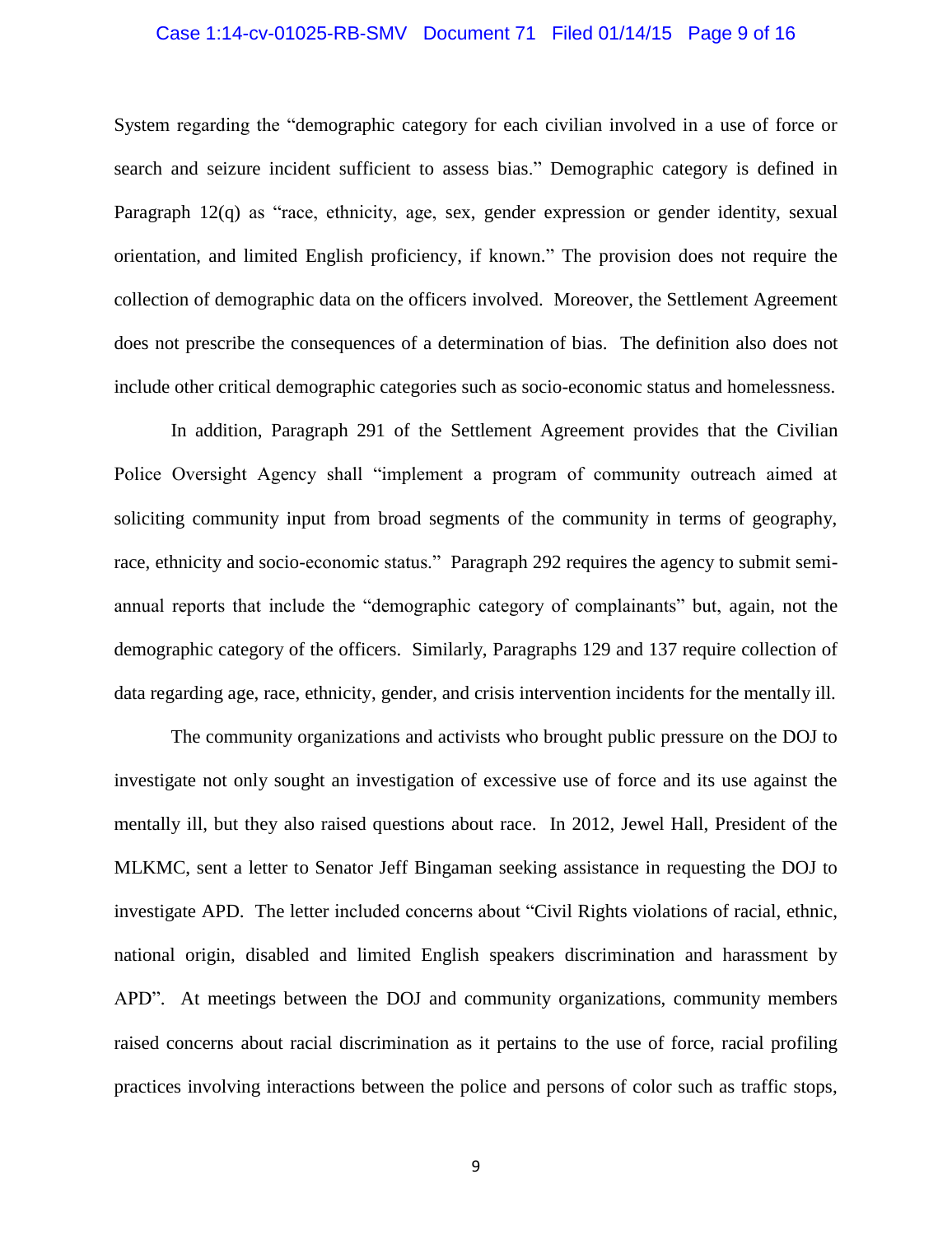#### Case 1:14-cv-01025-RB-SMV Document 71 Filed 01/14/15 Page 10 of 16

arrests, and stop and frisk. The Amici believe that the Settlement Agreement should do more than merely provide for the collection of demographic data for determinations of bias in the future. There is a strong perception among many community organizations that APD engages in racially discriminatory policing. Those perceptions are based on data, newspaper stories and published studies and reports.

Albuquerque is a racially and ethnically diverse city. According to U.S. Census data, its population is 42 % White, 47% Hispanic or Latino, 5% American Indian and Alaska Native, 3.3% Black, 2% Asian, and 2% Other. Of the 41 police shootings between 2010 and July 22, 2014, nearly half may have involved Hispanics. Many activists believe Hispanics comprise a majority of those fatally shot. Approximately, 7.5% of all the shootings and 10% of the fatal shootings involved African Americans. Hispanics accounted for at least 10 of the 15 civilians in non-fatal shootings in that period. Incarceration rates for New Mexico reflect similar disparate results. African Americans and Hispanics are incarcerated at a higher rate than Whites. As recently as 2012, the American Civil Liberties Union of New Mexico settled a racial profiling case on behalf of an African American driver passing through Albuquerque in 2010. APD officers assisted federal authorities seized approximately \$17,000 in cash and refused to return it even though the driver was never charged with a crime. See, *U.S. v, \$13,000 U.S. Currency, et. al*., 11-547 LFG/WDS. Likewise, there have been racial profiling studies of APD. In 2004, the New Mexico Human Rights Coalition issued a Survey on Racial and Ethnic Biased Policing in Albuquerque indicating that 94% of the responding citizens believed that racially biased policing and profiling occurred in Albuquerque. In the 2012 report "Bias-based Policing at a Glance: An Evaluation of Compliance with the Prohibition of Profiling Practices Act [NMSA §29-21-1 et seq.] by Aimee Villarreal, APD received a grade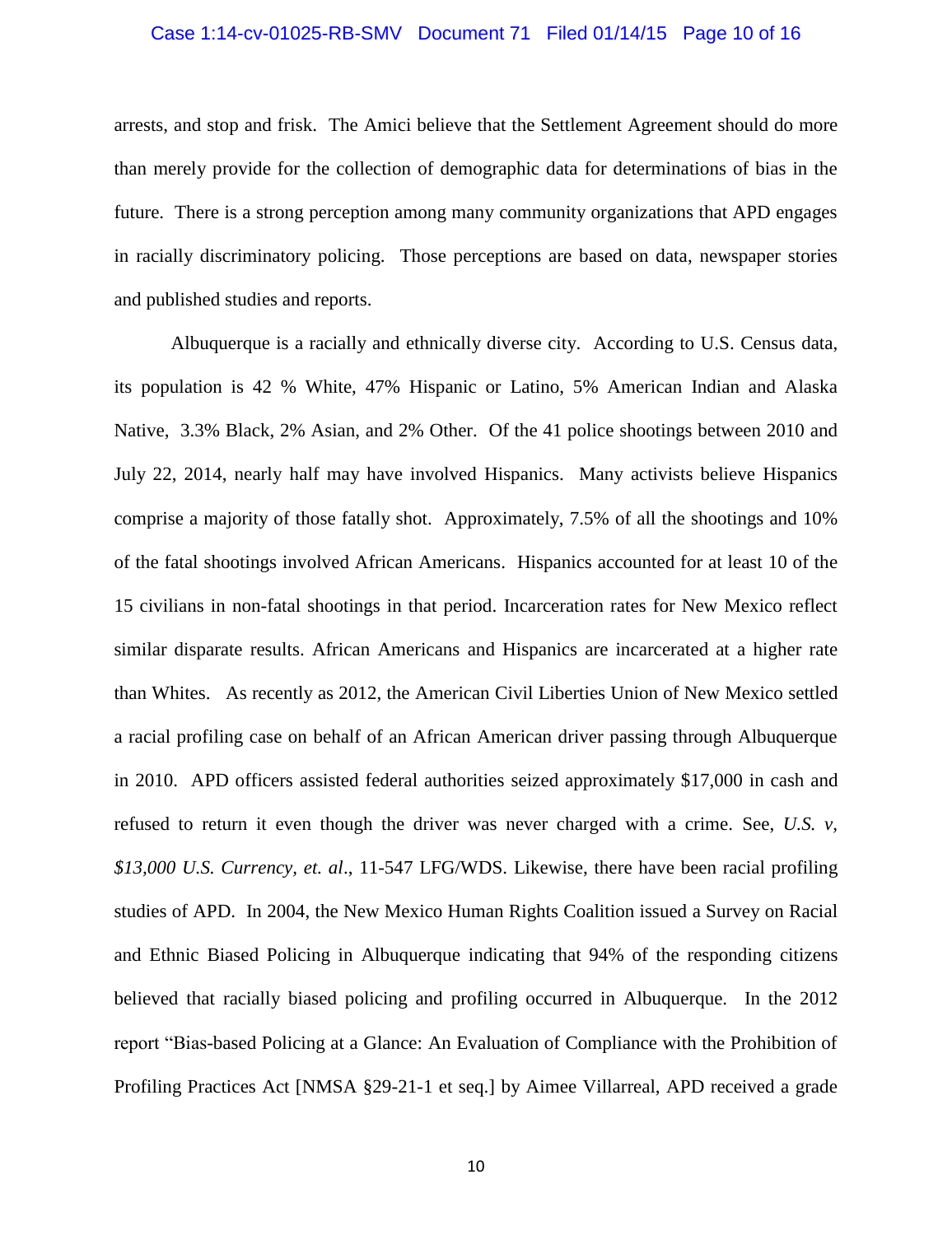of C.

The Amici urge the Court to modify the Settlement Agreement to include a provision prohibiting biased policing, and perhaps requiring training on the subject matter.

## **IV. THE SETTLEMENT AGREEMENT IS INADEQUATE IN ITS LACK OF COVERAGE OF ISSUES PERTAINING TO YOUTH**

The Settlement Agreement does not refer to juveniles in its use of force policies, training, mentally ill or community engagement. Yet youth issues overlap with those of race, mental health and soci-economic status. Hispanic, African American, and Native American youth are more likely to have encounters with APD and are also detained at significantly higher rates than Whites. *See*, Bernalillo County Fiscal Year 2012 Utilization Survey, at 7. Youth under the age of 18 comprise 24 percent of the population of Albuquerque. *Id*, at 8. Hispanics comprise 56% of youth, ages 11-17 in Bernalillo County; Whites, 30%, Native Americans, 5% African Americans 4% and Asians 2%. *Id*. The data shows that 17% of Hispanics and 19% of Native Americans live in families with incomes below the poverty level compared to only 5% of White families. *Id*, at 21. The number of youth in Bernalillo County entering the criminal justice system has decreased over the past ten years due to the embrace of juvenile justice reform. *Id*, at 5. Nevertheless, youth frequently encounter police. Hispanic males are detained at more than twice the rate of any other ethnic group. *Id*, at 7.

Most minorities enter the system from three zip codes: 87105, 87108, and 87121 with significant minority populations. *Id*, at 6. Most of the youth caught up in the system have significant mental health and substance abuse issues. *Id*, at 6,17. Many youth are concerned not only with the impact of the Settlement Agreement on their interactions with APD, but they are concerned about law enforcement generally. The youth have been interested in the APD consent decree process but have not known how to participate. The Amici urge the Court to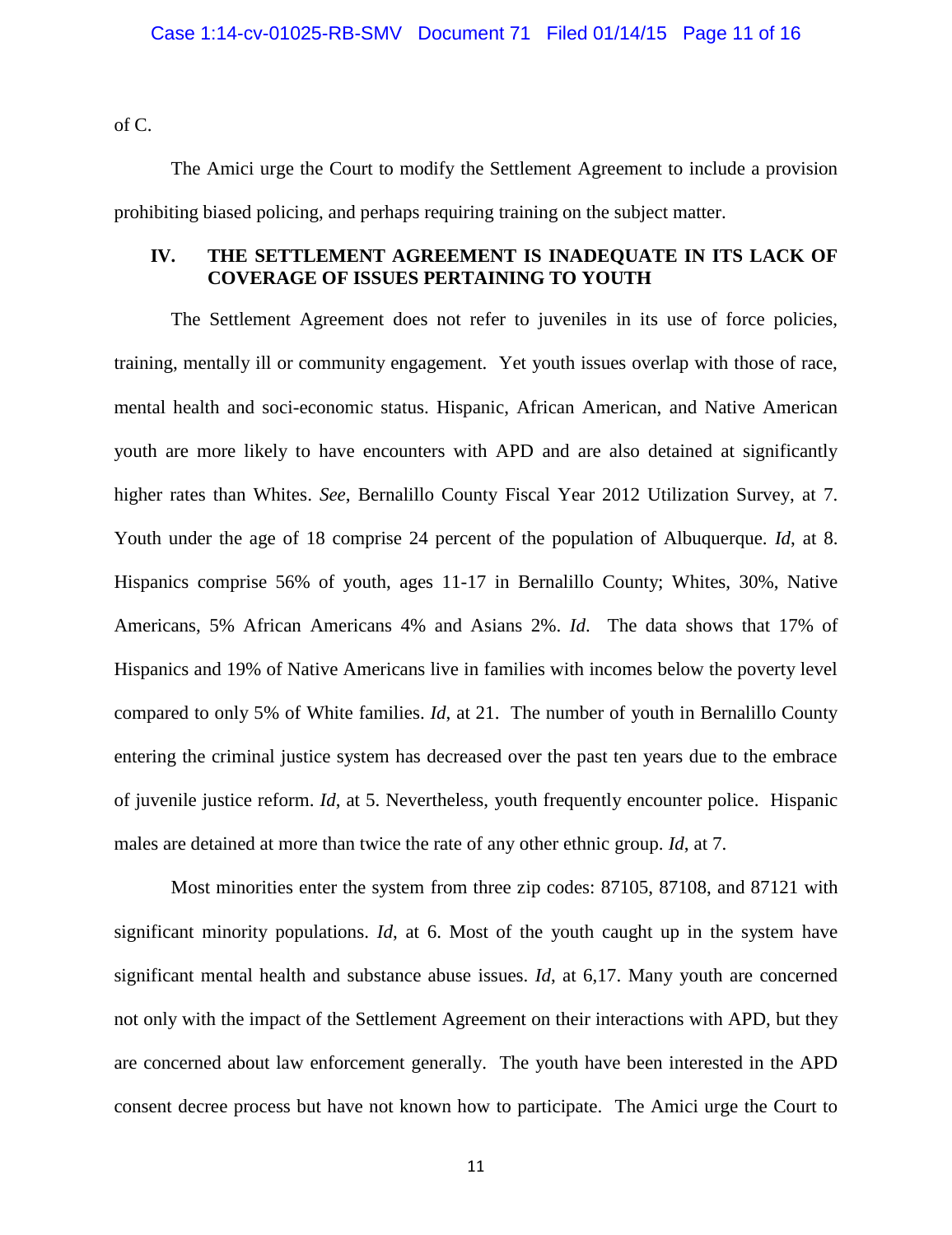#### Case 1:14-cv-01025-RB-SMV Document 71 Filed 01/14/15 Page 12 of 16

modify the Settlement Agreement to take into account the issues relating to youth and to provide for inclusion in the community engagement process.

## **V. THE SETTLEMENT AGREEMENT IS INADEQUATE IN ITS FRAMEWORK FOR COMMUNITY ENGAGEMENT**

The Amici believe that, in order to truly establish a productive, positive, and effective relationship between the community and APD, the community organizations that requested the DOJ to investigate, and others that have been involved in issues of social justice must be brought together in a collaborative process towards reform. The MLKMC Task Force on Police Reform, and its successor, the Albuquerque Coalition for Police Reform, was a coalition of several community organizations representing diverse constituents that petitioned the DOJ, including most of the Amici, from 2011 until the DOJ announced on November 12, 2012, that it was going to conduct an investigation of the excessive use of force in encounters with civilians. The coalition also contacted members of the New Mexico Congressional Delegation and met with representatives of the DOJ and U.S. Attorney's Office for the District of New Mexico. Members of the coalition were not included in the negotiation of the Settlement Agreement.

The organizations expressed concern about the use of excessive force on the mentally ill, the perceived disproportionate use of excessive use against Hispanics, vast amounts of citizen complaints, civil rights violations based on race, ethnicity, national origin, disability and limited English proficiency, unconstitutional stops, searches and arrests, failure of the city to conduct an independent review of the excessive use of force, APD training, policies and procedures that led to the escalation of violence and the use of force, recruitment and hiring practices, and the lack of an independent police review commission.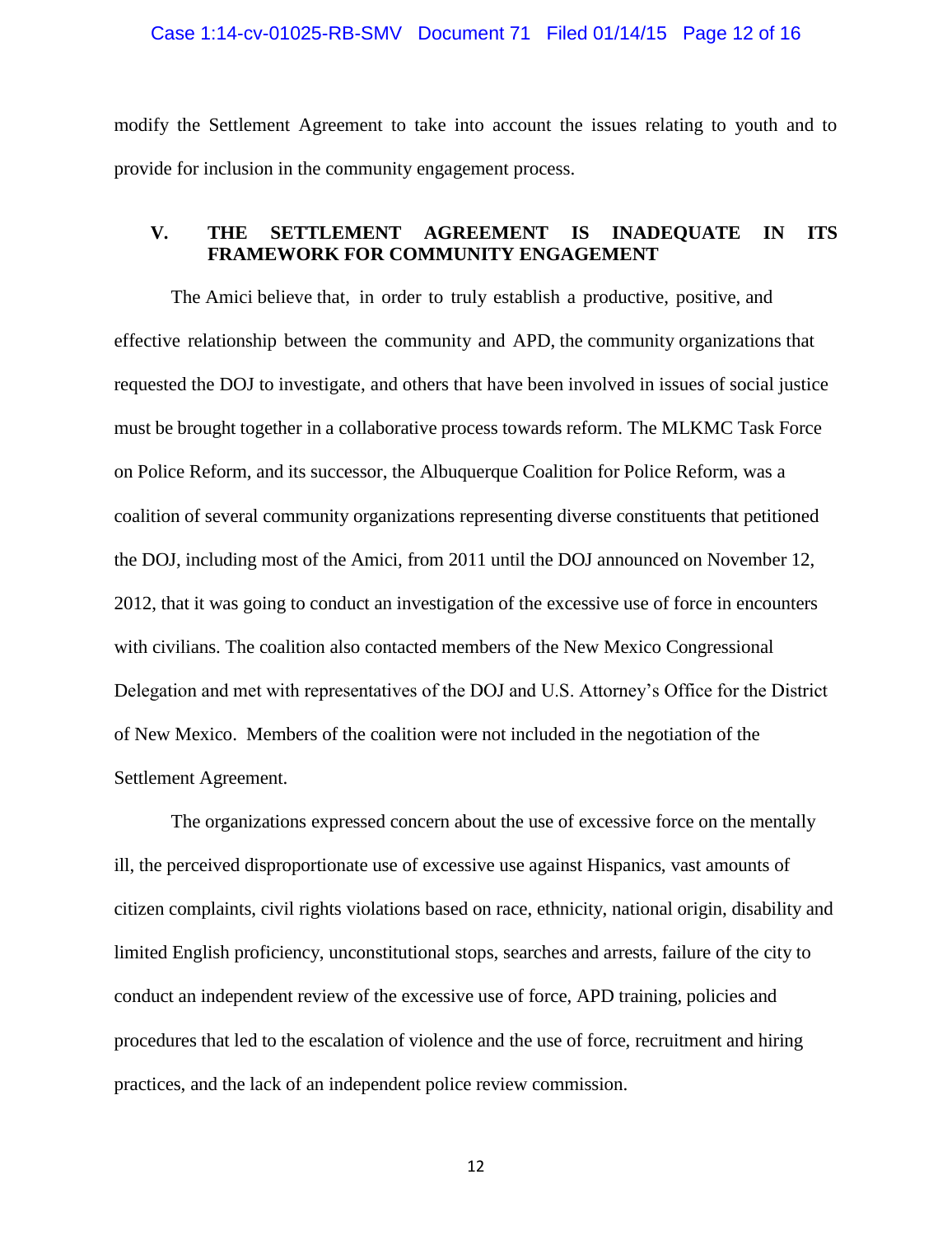### Case 1:14-cv-01025-RB-SMV Document 71 Filed 01/14/15 Page 13 of 16

Part XII of the Settlement Agreement contains several sections on community engagement. Those provisions do not clearly provide a framework for community organizations such as the Amici to continue to collaborate or engage with the City and the DOJ to foster the implementation of the Settlement Agreement. Paragraph 266 of the Settlement Agreement provides that "[t]he City shall establish Community Policing Councils in each of the six Area Commands with volunteers from the community to facilitate regular communication and cooperation between APD and community leaders at the local level." Paragraph 267 provides that "[i]n conjunction with community representatives, the City shall develop a mechanism to select the members of the Community Policing Councils, which shall include a representative cross-section of community members and APD officers, including, for example, representatives of social services providers and diverse neighborhoods; leaders in faith, business, or academic communities; and youth."

These provisions do not provide for representatives from community organizations that were involved with the Martin Luther King Memorial Task Force or the Albuquerque Coalition for Police Reform, both of which included some of the Amici in this brief or other amici. The community representatives as well as the APD officers are to be selected by community representatives selected by the Mayor in a fairly closed processed. Thus, community organizations are not assured of having representatives of their choosing. Subsequently, community organizations are not guaranteed the opportunity to have a voice that will be heard in much-needed collaborative discussions. The settlement agreement approved in *United States v. City of Portland*, Case No. 3:12-cv-02265-SI, in contrast, provided for a Community Oversight Advisory Board with 15 voting and 5 advisory members. Portland Settlement Agreement, ¶144. Five community voting members were to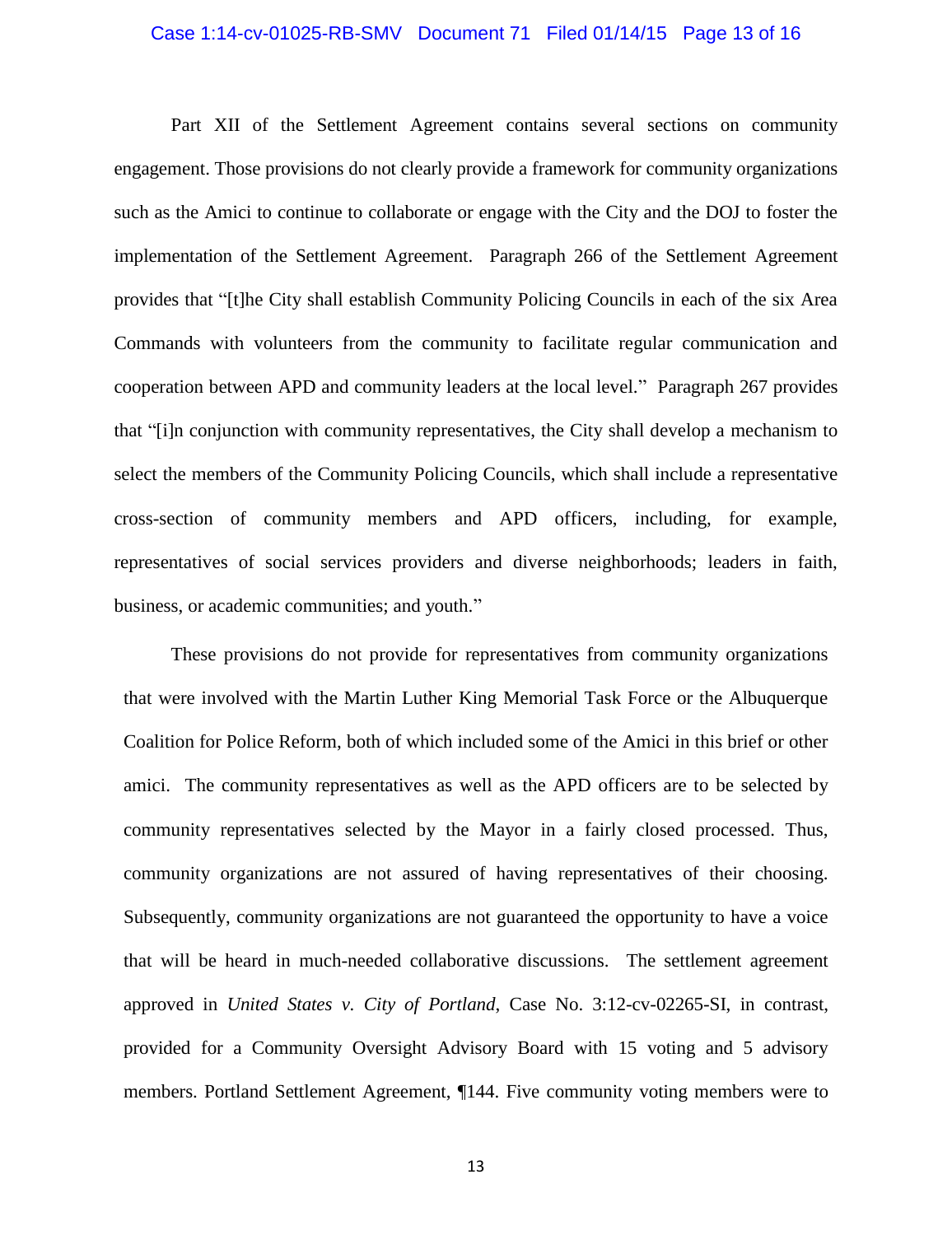### Case 1:14-cv-01025-RB-SMV Document 71 Filed 01/14/15 Page 14 of 16

be selected nominees proposed by neighborhood coalitions, but any nonprofit organization in the city could propose a nominee, and the selection of the community members was to take place in a public meeting. Portland Settlement Agreement, ¶ 145.

It is important to note, the Settlement Agreement has another provision on community engagement that opens the door to real inclusiveness. Paragraph 254, the opening paragraph of Part XII on Community Engagement and Oversight provides that "APD shall promote the sustainability of reforms by supporting strong community participation and creating formal and informal mechanisms that facilitate ongoing and constructive communication between APD and the many communities that make up Albuquerque." Paragraph 254 provides further that "APD shall take an active role in generating broad community support and mutual respect with the diverse communities it serves by adopting greater transparency, forming problemsolving and goal-oriented partnerships."

Paragraph 254 provides framework for inclusion in a collaborative process with organizations such as the Amici. A collaborative framework with organizations and stakeholders invested in reform has proven to be an essential ingredient for successful police reform beginning with Cincinnati in 2001. Some or all of the Amici seek an active seat at the table with other community organizations in access to the Monitor and in partnering with the City to assure compliance with the Settlement Agreement.

Modifying the Settlement Agreement to provide a structured role for community organizations actively engaged in racial justice and police reform can provide a meaningful avenue to address the inadequacies raised by the Amici in this brief. Such inclusion will undoubtedly further the successful implementation of the Settlement Agreement and reduce the tension and improve the relationship between the community and APD.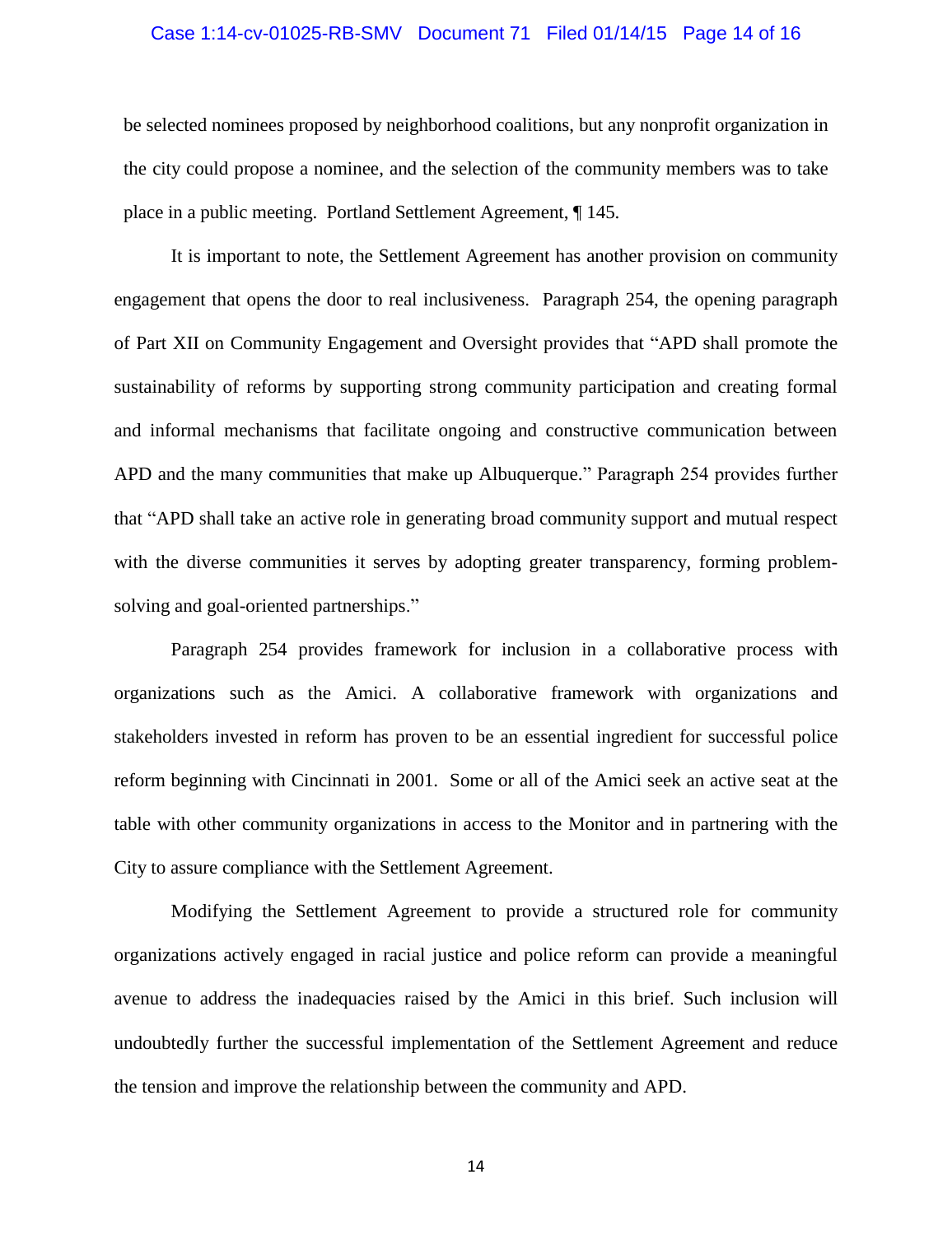## **VI. THE COURT SHOULD ONLY APPROVE A MONITOR WHO IS FAMILIAR WITH POLICING IN THE RACIALLY AND CULTURALLY DIVERSE COMMUNITIES OF ALBUQUERQUE**

The Independent Monitor or Monitoring Team is essential to the success of the Settlement Agreement if the Court approves it. The Amici urge the Court to approve a monitoring team that is diverse, includes law enforcement experience, police reform experience, legal experience with police oversight, crisis intervention for the mentally ill and homeless populations, familiarity with policing in a city with a substantial Hispanic population, a significant Native American population, and relatively small African American and Asian populations. The community is counting on the monitor to assure compliance with the Settlement Agreement. Accordingly, the Monitor needs access to APD and should not only be independent, but also should be cloaked in the appearance of independence. Careful consideration should be given to the location of office and community's access to it. Finally, the Amici urge the Court to hold a public hearing on the approval of the Independent Monitor or monitoring team (For a discussion on the perceived distrust from the community when they are not involved in selecting a monitor and the benefits of involving "community stakeholders" in the process of selecting a monitor, see Eugene Kim, Vindicating Civil Rights Under 42 U.S.C. §14141: Guidance from Procedures in Complex Litigation, 29 Hastings Const. L. Q. 767, 786-794 (2002)).

#### **CONCLUSION**

The Amici do not urge the Court to approve or reject the Settlement Agreement. Instead, the Amici request that the Court modify the Settlement Agreement or urge the parties to make appropriate modifications if the Court approves the Settlement Agreement.